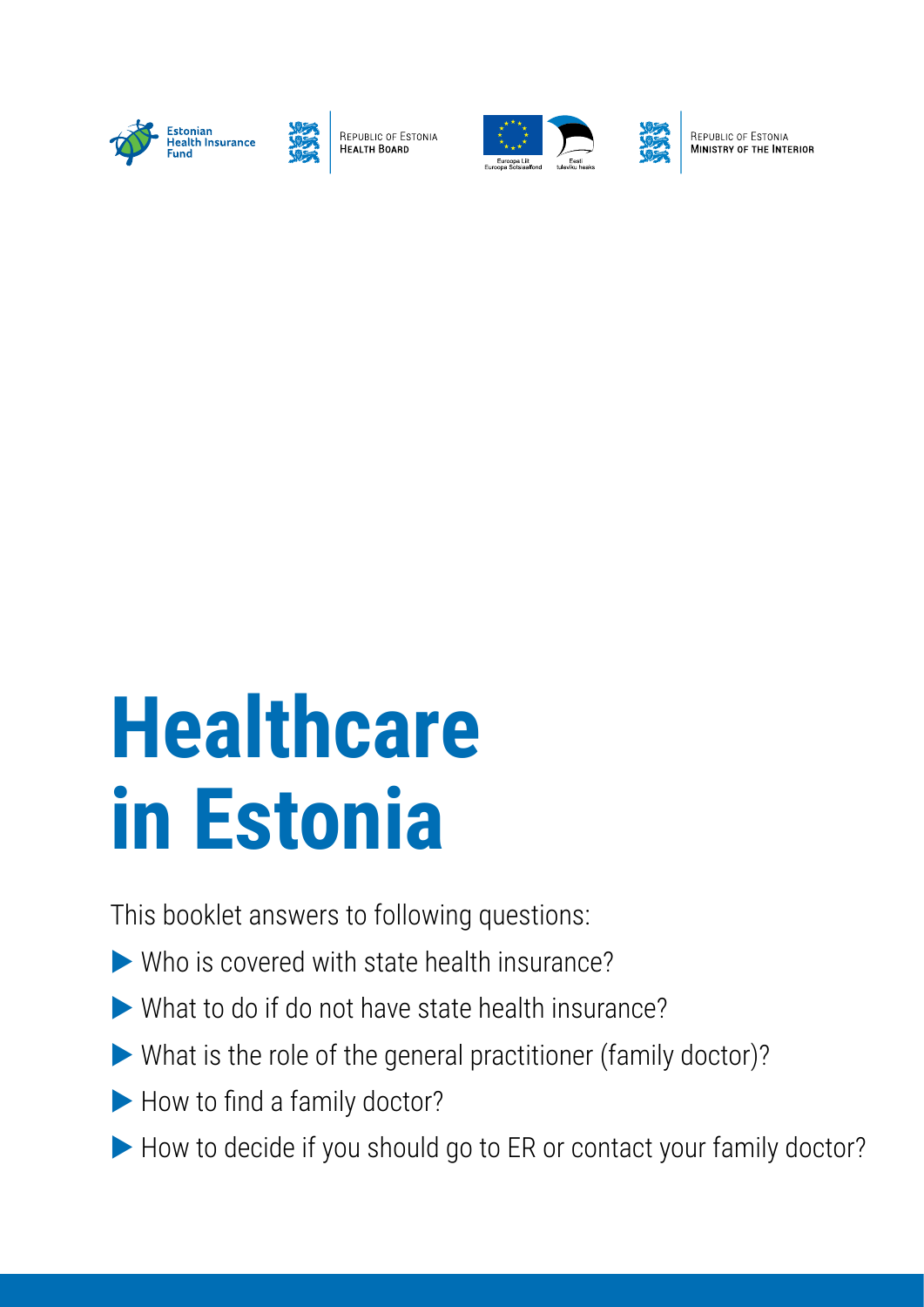## **Who Is Covered with State Health Insurance?**

There are two types of health insurance in Estonia: state insurance provided by the Health Insurance Fund and private insurance.

State insurance of the Health Insurance Fund is guaranteed for children up to 19 years, students, adults whose social taxes are paid by their employer, pregnant women, unemployed persons, dependent spouses, and pensioners. Further information can be found on the website of the Health Insurance Fund: http://www.haigekassa.ee/en/people/healthinsurance.

All people living in Estonia with a temporary residence permit **must be covered** by insurance during their entire stay. If you are not eligible for state insurance of the Estonian Health Insurance Fund, you must purchase it from a private provider. INGES, ERGO, and Salva provide this service in Estonia, but plans may also be purchased from international providers, such as Swisscare and Cigna.

It is also possible to purchase health insurance from the Estonian Health Insurance Fund, but only if you have been insured by them for 12 months within the past 2 years or if someone else who meets this criterion buys the insurance for you.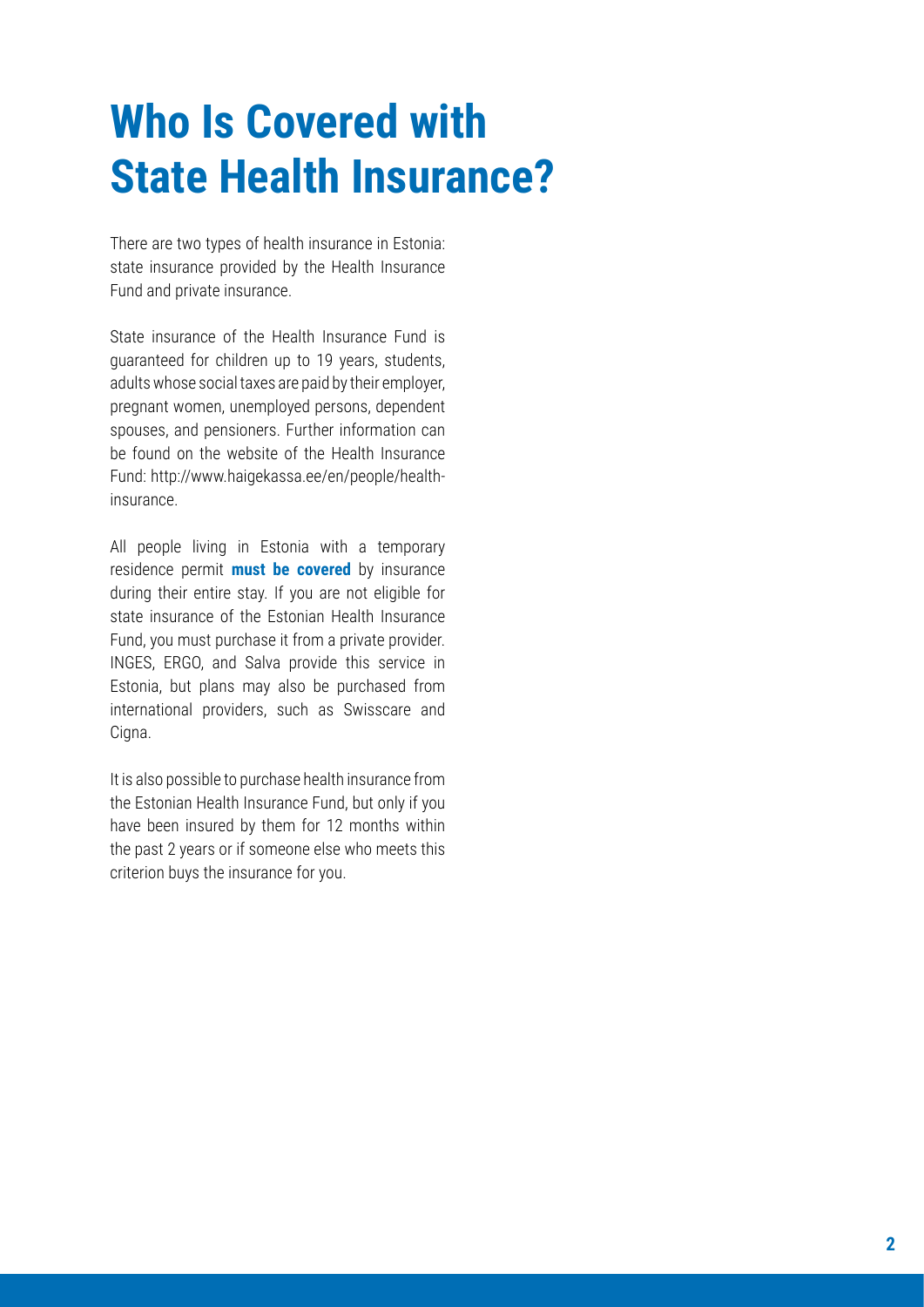## **What Is the Role of the Family Doctor?**

All Estonian citizens and legal residents of Estonia who have an address registered in Estonia should be entered into the registry of a family doctor.

The role of the family doctor is to diagnose and treat illnesses, track the development of children, monitor chronic health conditions, and, if needed, make a referral to a specialist. A family doctor can also write medical excuses and prescriptions.

**A family doctor is the first point of contact in case of health problems or concerns.** If you need to see a specialist, a referral from your family doctor is usually required (**except** for a psychiatrist, gynaecologist, dermatologist, dentist, ophthalmologist, or if you have a major trauma).

**You will be referred to a specialist only if your family doctor decides that your health concern requires the involvement of a specialized doctor.**

The family doctor will issue a digital referral, which is a referral letter sent to the specialist through the health care information system. This ensures that the referral letter does not get lost or left at the home, and out of the many different options available, the patient can get just the right specialist that he or she needs.

Once you have received a referral, **you should make an appointment** with the specialist. You may choose the hospital or specialized clinic yourself.

### **Usually you can get an appointment with a specialist at a major hospital:**

### **Tallinn 1**

East Tallinn Central Hospital (Ida-Tallinna Keskhaigla) West Tallinn Central Hospital (Lääne-Tallinna Keskhaigla) North Estonia Medical Centre (Põhja-Eesti Regionaalhaigla) Tallinn Children's Hospital (Tallinna Lastehaigla)

### **Tartu 2**

Tartu University Hospital (Tartu Ülikooli Kliinikum)

### **Kohtla-Järve 3**

Ida-Viru Central Hospital (Ida-Viru Keskhaigla)

### **Pärnu 4**

Pärnu Hospital (Pärnu Haigla)



If you wish to turn to a specialist without a referral from your family doctor or outside the regular waiting list, there are private specialists available for a fee. Details can be found at the clinic you wish to visit.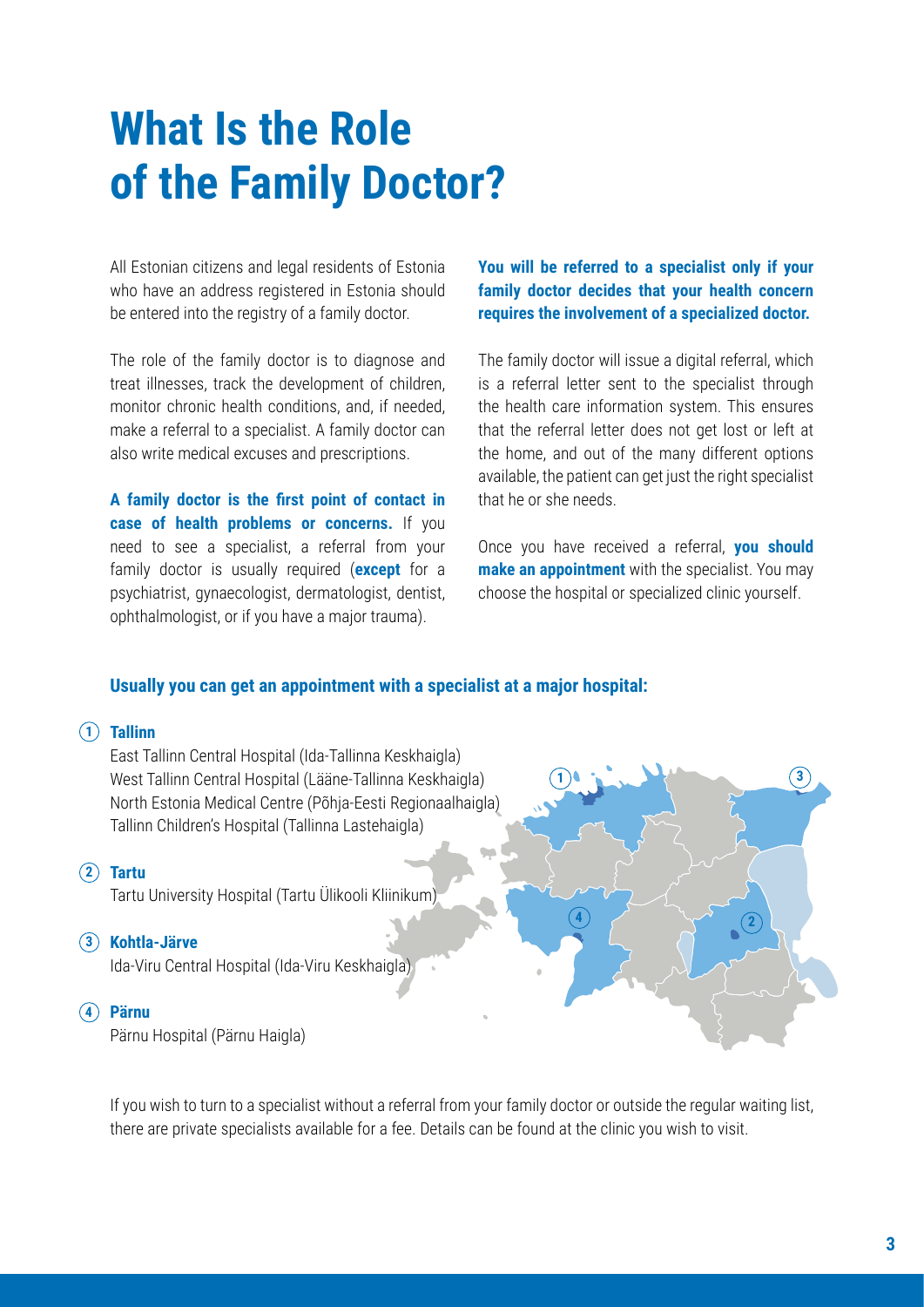## **How to Find a Family Doctor?**

Everyone has the right to choose or change a family doctor. It is also obligatory to choose a family doctor when a child is born. Beginning in 2017, all new-borns are automatically registered with their mother's family doctor. A separate application must only be made if you wish your child to be registered with a different family doctor than your own. Usually, the need to change a family doctor arises when changing the place of residence.

To register or change your family doctor, you must submit a signed application (Estonian: "Avaldus perearsti nimistusse registreerimiseks") to the family doctor you have chosen. The **application must be submitted in Estonian**, but you can use the English translation of the form as a guide: https://www.workinestonia.com/wp-content/ uploads/2017/08/Application-for-registeringwith-a-family-physician.rtf. Applications must be submitted separately for each family member.

The application will be reviewed within 7 days, after which the selected family doctor will let you know if you have been accepted to their registry. After the doctor has confirmed your acceptance, you are officially registered with the clinic starting from the first day of the following month.

## **What happens when the doctor declines your application?**

A family doctor may decline your request if his or her registry is full or if you do not live in the doctor's service area (the service area is determined by your registered address). In that case, you must select another doctor. If you cannot find a family doctor on your own, you can contact Terviseamet (Estonian Health Board) by calling +372 650 9843 or sending an e-mail to kesk@terviseamet.ee.

## **Family doctors and foreign languages**

The selection of a family doctor is based upon the patient's registered address in the National Registry. Being able to speak English is not a requirement for family doctors to practice in Estonia, so you should not assume that all family doctors are able to communicate with you in other languages than Estonian. However, it is possible if the doctor and patient mutually agree to it. You can also visit the doctor with an interpreter or a support person. Most private practices have service available in other languages.

Additional information can be found on the Health Board's home page: **https://www.terviseamet.ee/ en/healthcare/how-choose-or-change-familyphysician**

When you have found a suitable family doctor and you are going to an appointment with the family doctor or nurse, please respect the working principles of the family doctor's clinic and be prepared to cooperate with them.

In cases of unexpected or minor health issues, you can also ask for advice from the Estonian family doctors' nationwide advisory line by calling 634 6630. The service is accessible 24 hours a day, 7 days a week, and assistance is provided in Estonian and Russian.

### **NB!**

- $\blacktriangleright$  A patient with an acute illness must be seen by a family doctor or nurse on the same day. Chronic or other non-urgent concerns will be addressed by the family doctor within five working days.
- $\triangleright$  Visit to the family doctor is free for an insured patient. For a home visit, the family doctor may ask a fee up to five Euros, regardless of the number of patients. Home visits for pregnant women and children under two years of age are free of charge.
- You may check your family doctor's name at the national web portal **www.eesti.ee/en** (Topics > Health and care > Health and Medical Care).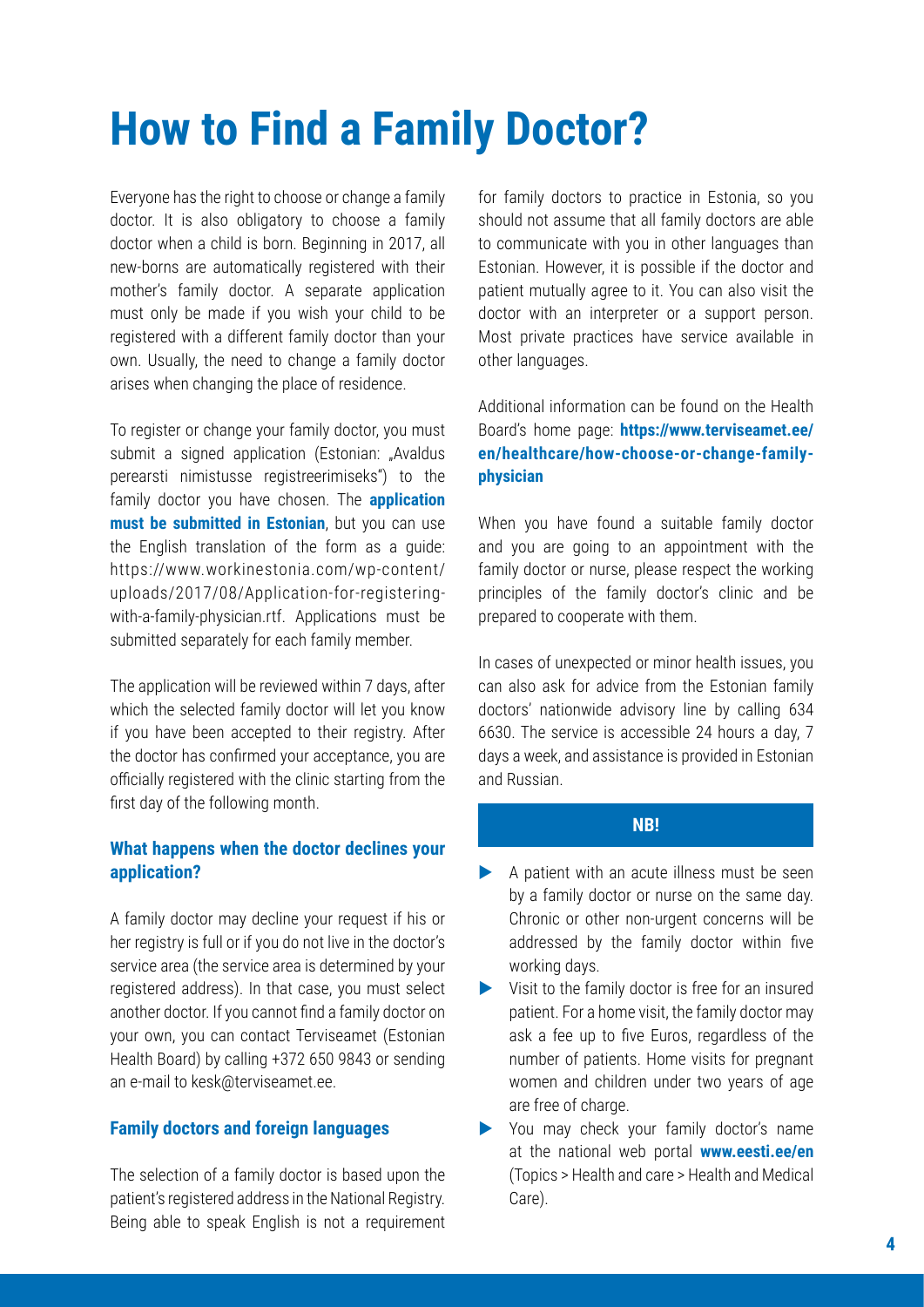## **How to Decide Whether to go to the Family Doctor or the Emergency Room (ER)**

## **Family Doctor or ER?**

In the event of an unexpected health problem, everyone wants to know where to turn for the quickest help. The initial care needed can be given by a family doctor or nurse at your own family clinic. The Emergency Room (ER) at a hospital offers unavoidable care, which is medical care that must be given immediately to avoid permanent injury or death. Following information can help you to decide where to turn to.

**Family Doctor Emergency Room (ER)**

| i anni y Doctor                                                                                               | ешстусноў коонг (ек)                                                                                                                                                                                                                                                             |
|---------------------------------------------------------------------------------------------------------------|----------------------------------------------------------------------------------------------------------------------------------------------------------------------------------------------------------------------------------------------------------------------------------|
| <b>Pain</b>                                                                                                   |                                                                                                                                                                                                                                                                                  |
| Moderate and/or chronic pain                                                                                  | <b>Strong, sudden pain</b>                                                                                                                                                                                                                                                       |
| - Headache                                                                                                    | - Dull squeezing, pressing or oppressive chest pain                                                                                                                                                                                                                              |
| - Joint pain                                                                                                  | - Sudden strong and unbearable headache, which<br>may include vomiting and trouble with balance                                                                                                                                                                                  |
| - Lower back pain                                                                                             | - Unbearable stomach-ache with repeated vomiting                                                                                                                                                                                                                                 |
| - Earache<br>- Sore throat                                                                                    | - Unbearable pain that is unaffected by oral<br>painkillers                                                                                                                                                                                                                      |
| - Stomach-ache                                                                                                | NB! Pain in the extremities, lower back pain, and<br>pain in the face, including toothache without<br>a high fever are not life-threatening and do not<br>require an ER visit! For such pains consult your<br>family doctor or ask the family doctor advice line<br>at 634 6630. |
| <b>Trauma/Accident</b>                                                                                        |                                                                                                                                                                                                                                                                                  |
| <b>Minor trauma or accident</b>                                                                               | <b>Trauma/accident</b>                                                                                                                                                                                                                                                           |
| - Trauma that does not entail major swelling,<br>deformation or limited movement of the affected<br>body part | - Fresh trauma, major swelling, deformation or<br>limited movement of the injured body part, wounds,<br>burns, corrosive burns, electrical burns,                                                                                                                                |

I

## **5**

poisoning,etc.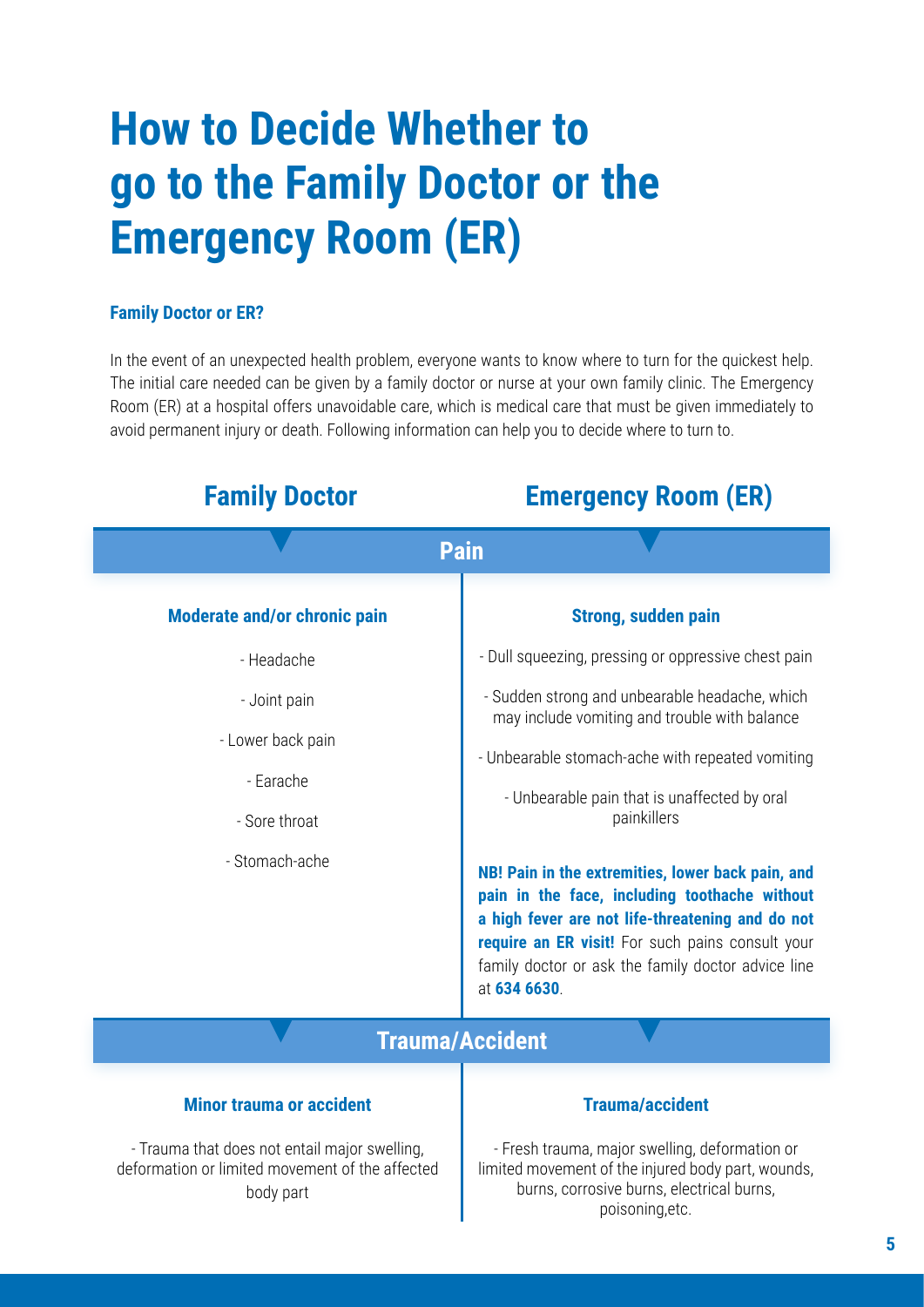- Frequent urination, discomfort or feelings of pressure with urination, difficulty urinating, genital seepage, suspicion of sexually transmitted diseases

| <b>Family Doctor</b>                                                                                                                                                                                                                                                                     | <b>Emergency Room (ER)</b>                                                                                                                                                                                                                                       |  |
|------------------------------------------------------------------------------------------------------------------------------------------------------------------------------------------------------------------------------------------------------------------------------------------|------------------------------------------------------------------------------------------------------------------------------------------------------------------------------------------------------------------------------------------------------------------|--|
| <b>Trauma/Accident</b>                                                                                                                                                                                                                                                                   |                                                                                                                                                                                                                                                                  |  |
| <b>Minor trauma or accident</b><br>- Minor trauma<br>- Bug bites, incl. tick bites                                                                                                                                                                                                       | <b>Trauma/accident</b><br>- Foreign objects in the airways, digestive tract, or<br>other places<br>- Animal bites (dog, cat, etc.)                                                                                                                               |  |
| <b>Bleeding</b>                                                                                                                                                                                                                                                                          |                                                                                                                                                                                                                                                                  |  |
| <b>Bleeding</b><br>- Blood in excrement<br>- Blood streaks in phlegm<br>- Frequent nosebleeds                                                                                                                                                                                            | <b>Severe bleeding</b><br>- Persistent bleeding in the digestive tract<br>- Urinary tract/genital bleeding<br>- Severe nosebleeds<br>- Severe bloody cough                                                                                                       |  |
| <b>Severe Conditions</b>                                                                                                                                                                                                                                                                 |                                                                                                                                                                                                                                                                  |  |
| <b>Conditions of minor illnesses</b>                                                                                                                                                                                                                                                     | <b>Trauma/accident</b>                                                                                                                                                                                                                                           |  |
| - Coming down with a cold (stuffy nose, cough,<br>throat/ear/headache)<br>- Catching a stomach virus or digestive complaints<br>(nausea, vomiting, heartburn, stomach-ache,<br>diarrhea, etc)                                                                                            | - Suspicion of a stroke - sudden speech impediment<br>and paralysis, weakness or numbness in half of<br>the body (i.e. one corner of the mouth starts<br>drooping) sudden loss of balance or dizziness,<br>memory loss or loss of consciousness                  |  |
| - Allergy symptoms (dermatitis or skin rash, asthma,<br>hay fever, swelling of the tongue or throat)<br>- Heart rhythm issues that are more than 48 hours<br>old and do not include shortness of breath<br>or chest pain and the patient is not using<br>anticoagulants (blood thinners) | - Extreme weakness, fatique<br>- Persistent fever over 38.5 degrees C which does<br>not respond to fever reducers, high fever in<br>elderly patients<br>- Panting, shortness of breath, severe asthma attack<br>(difficulty breathing with whistling exhalation) |  |

- Severe allergic reaction, accompanied with difficulty breathing, extensive full-body rash, swelling of the tongue, difficulty swallowing, etc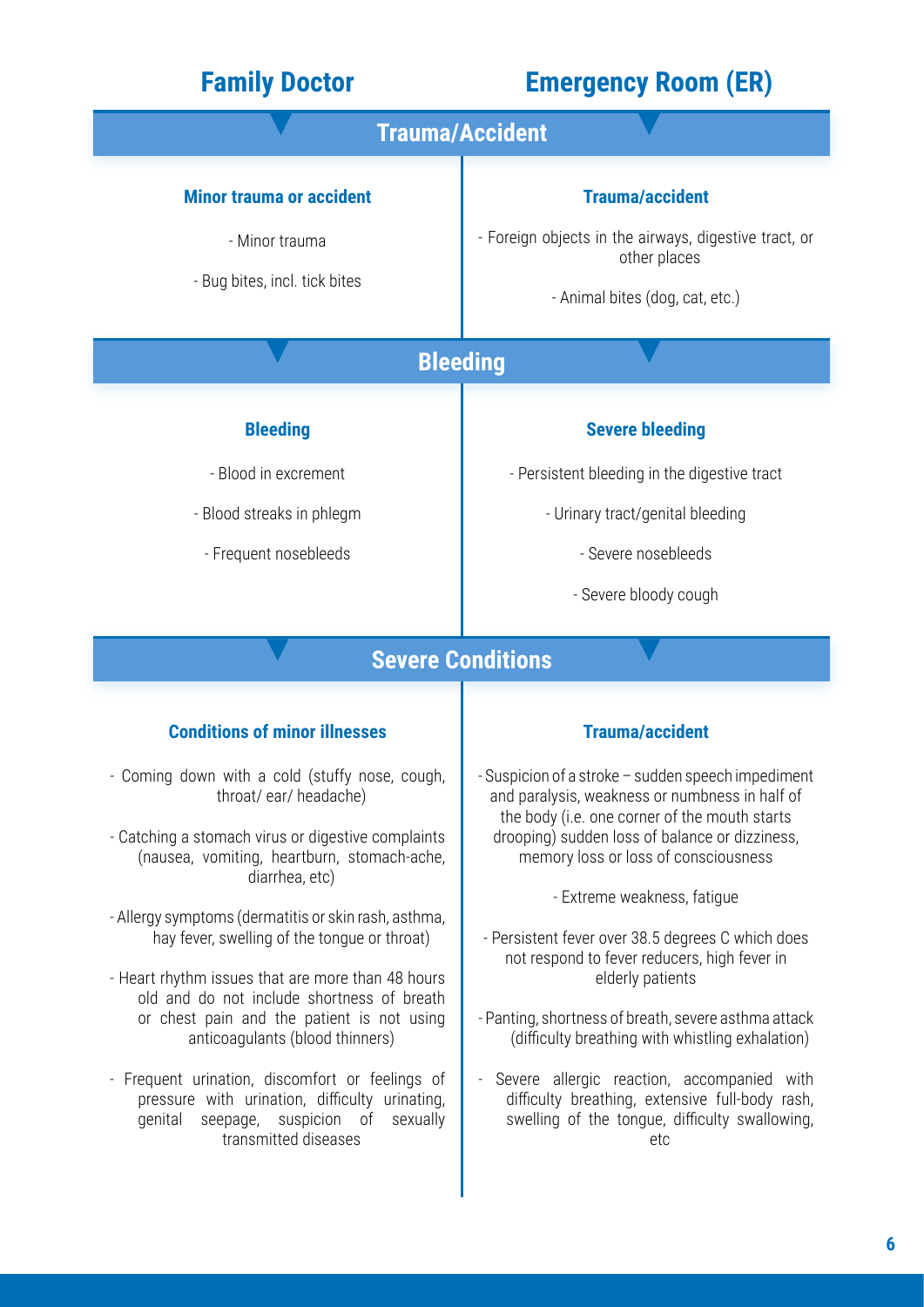## **Family Doctor Emergency Room (ER)**

## **Conditions of minor illnesses** - Loss of visual acuity, secretion from the eye, eye infection - Loss of hearing, ringing/noise in the ear, secretion from the ear - Worsening of chronic illness (elevated blood pressure, etc) **Skin infections** - Subdermal abscesses (swelling, blain, etc) - Skin infection – rash may appear as spots, blotches, itching, stinging, scaling, etc) - Chronic wounds - Herpes **Mood disorders** - Depression (low spirits, despair, apathy) - Anxiety and sleep disorders - Behavioural and addiction problems **Trauma/accident** - Urinary retention - Heart rhythm irregularities starting up to 48 hours ago or having lasted more than 48 hours and accompanied by shortness of breath and chest pain. - Suspicion of thrombosis – sudden pain and swelling of the limbs, mostly in the thighs; chilling of the limbs and pale or reddish-purple coloration **Severe skin infections** - Widespread abscesses accompanied by fever and pain - Infected wound with fever and swiftly (within hours) spreading swelling (widespread swelling) **Psychiatric disorders where the patient is a threat to himself or herself or those around him or her** - Severe psychosis (delusions, hallucinations, paranoia) - Confusion - Attempted suicide **Psychiatric and Mood Disorders Severe Conditions Skin Infections**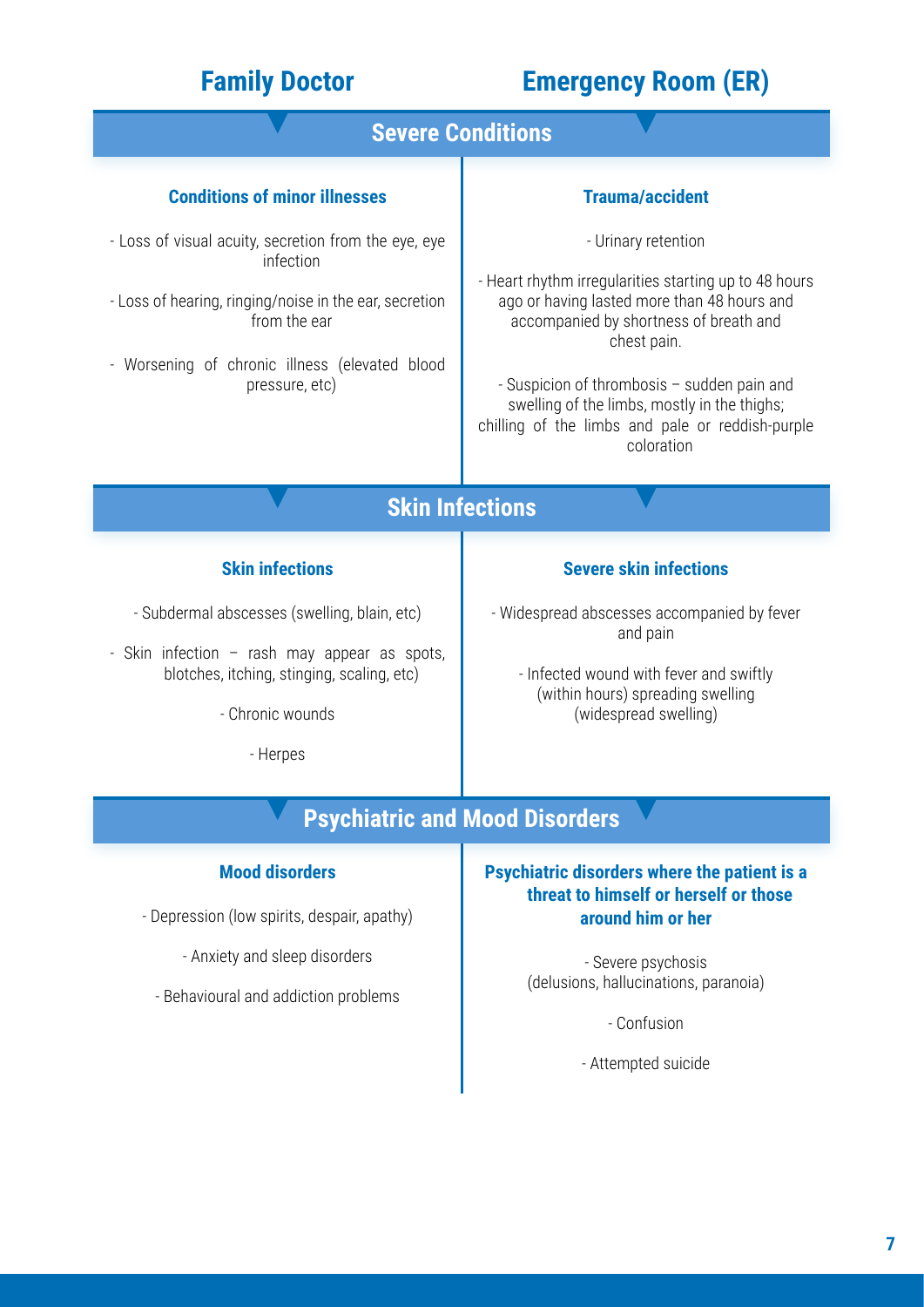## **Estonian Health Care System**

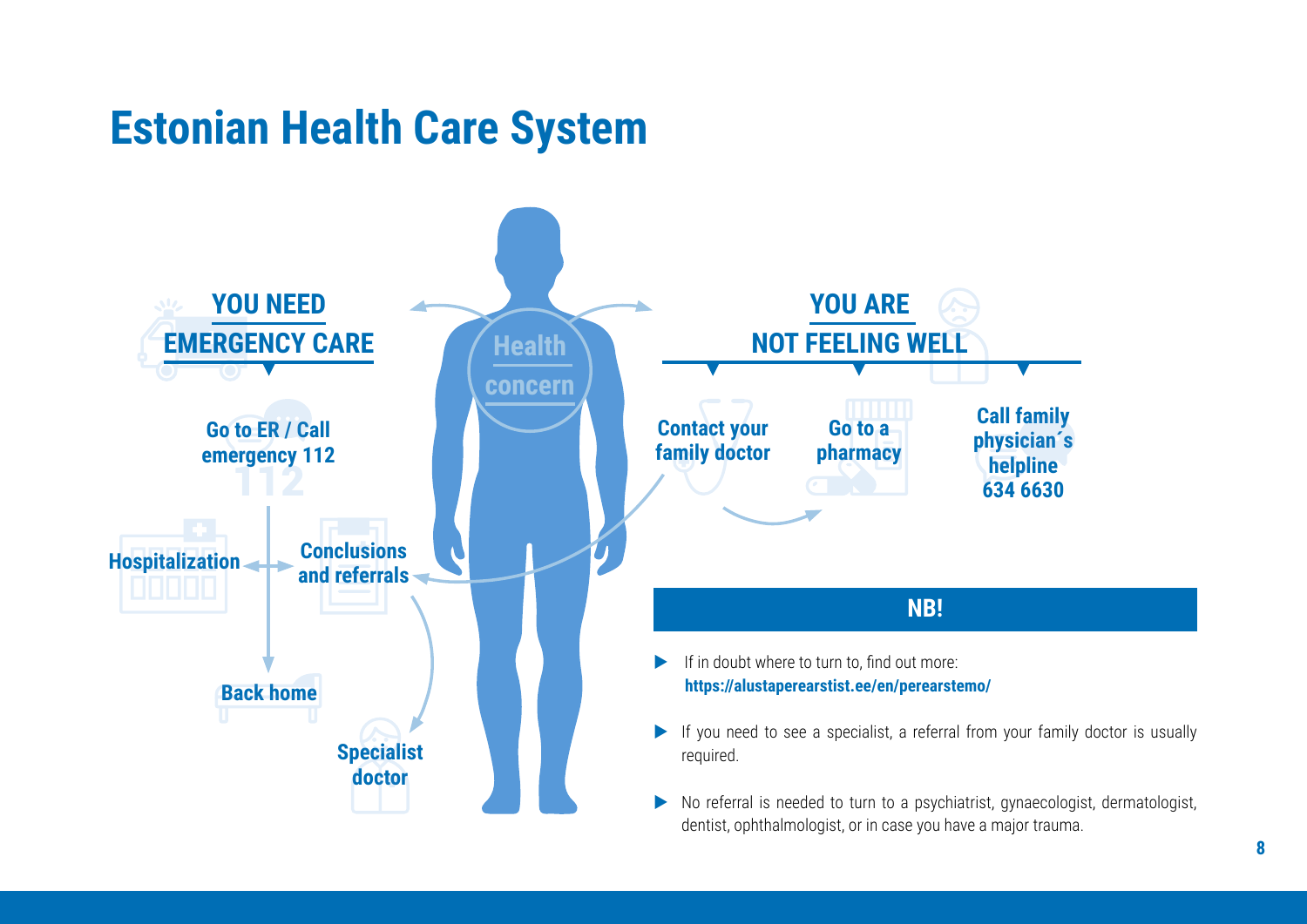## **Useful Tips**

- $\blacktriangleright$  In case of emergency, call 112!
- $\blacktriangleright$  If you have health concern which does not need emergency care, always contact your family doctor.
- $\blacktriangleright$  For minor illnesses, a family nurse can also be of assistance.
- If in doubt where to turn to, check here: https://alustaperearstist. ee/en/perearstemo/
- If you have a health concern but your family doctor is not available, calling the family doctor counselling line can be helpful.
- $\triangleright$  Before going to see a specialist, make sure whether a referral is necessary.
- $\blacktriangleright$  If you cannot make it to a doctor's appointment, always cancel it so that others who need care can get it more quickly!
- $\blacktriangleright$  Make regular visits to the dentist and have your teeth checked once a year.
- Always turn to the Estonian Health Insurance Fund if you have questions about medical care or health insurance.
- $\blacktriangleright$  Turn to the Health Board with questions regarding registration with or change of family doctors.